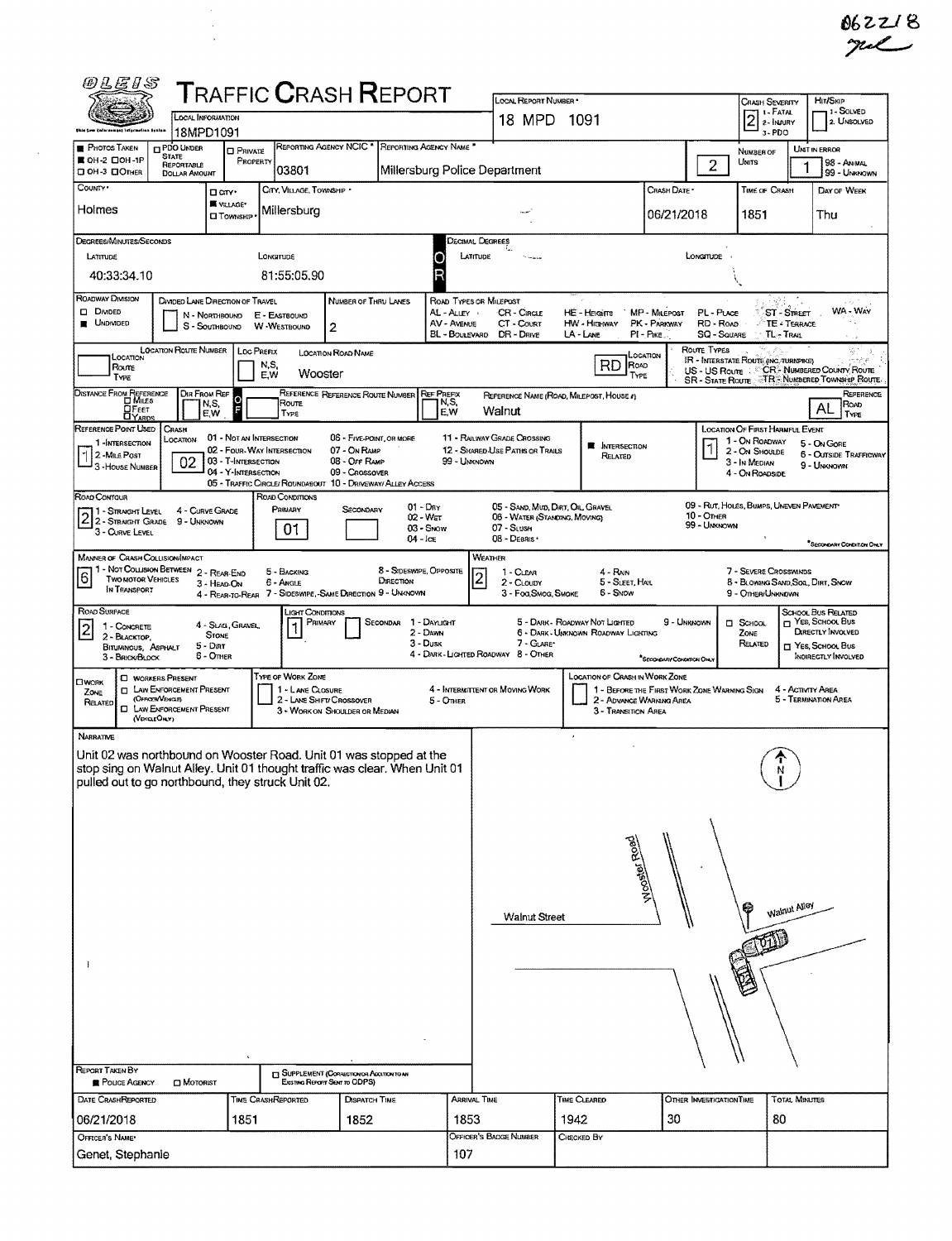|                                          | UNIT                                                                                      |                                                                                |                                                                                                 |                                                                       |                                                              |                                                  |                                                                                                   |                                                        |                                                                                                                                   |  |  |  |  |
|------------------------------------------|-------------------------------------------------------------------------------------------|--------------------------------------------------------------------------------|-------------------------------------------------------------------------------------------------|-----------------------------------------------------------------------|--------------------------------------------------------------|--------------------------------------------------|---------------------------------------------------------------------------------------------------|--------------------------------------------------------|-----------------------------------------------------------------------------------------------------------------------------------|--|--|--|--|
|                                          |                                                                                           | <b>LOCAL REPORT NUMBER</b>                                                     | 18 MPD 1091                                                                                     |                                                                       |                                                              |                                                  |                                                                                                   |                                                        |                                                                                                                                   |  |  |  |  |
|                                          |                                                                                           | OWNER NAME: LAST, FIRST, MIDDLE ( C SAME AS DRIVER )                           |                                                                                                 |                                                                       |                                                              |                                                  |                                                                                                   | DAMAGE SCALE                                           | <b>DAMAGE AREA</b>                                                                                                                |  |  |  |  |
| Unit Number                              | Williamson, Brittany, D                                                                   |                                                                                |                                                                                                 |                                                                       |                                                              | <b>OWNER PHONE NUMBER</b>                        |                                                                                                   |                                                        | FRONT                                                                                                                             |  |  |  |  |
| OWNER ADDRESS: CITY, STATE, ZIP          |                                                                                           | <b>CISAME AS DRIVER</b> )                                                      |                                                                                                 |                                                                       |                                                              |                                                  |                                                                                                   | $\vert 4 \vert$                                        |                                                                                                                                   |  |  |  |  |
|                                          | 451 Elm Dr, Millersburg, OH, 44654                                                        |                                                                                |                                                                                                 |                                                                       |                                                              |                                                  |                                                                                                   | 1 - NONE                                               | □                                                                                                                                 |  |  |  |  |
| LP STATE LICENSE PLATE NUMBER            |                                                                                           |                                                                                | <b>VEHICLE IDENTIFICATION NUMBER</b>                                                            |                                                                       |                                                              |                                                  | # Occupants                                                                                       | 2 - MINOR                                              |                                                                                                                                   |  |  |  |  |
| ОН                                       | DZX6311                                                                                   |                                                                                | 1G1ZB5EB6AF207959                                                                               |                                                                       |                                                              |                                                  |                                                                                                   |                                                        | $\Box$<br>₫                                                                                                                       |  |  |  |  |
| <b>VEHICLE YEAR</b>                      | <b>VEHICLE MAKE</b>                                                                       |                                                                                | <b>VEHICLE MODEL</b>                                                                            |                                                                       | <b>VEHICLE COLOR</b>                                         |                                                  |                                                                                                   |                                                        |                                                                                                                                   |  |  |  |  |
| 2010                                     | Chevrolet<br><b>INSURANCE COMPANY</b>                                                     |                                                                                | Malibu<br>POLICY NUMBER                                                                         |                                                                       |                                                              | GLD                                              |                                                                                                   | 4 - DISABLING                                          | σ<br>7⊡                                                                                                                           |  |  |  |  |
| PROOF OF<br><b>INSURANCE</b>             |                                                                                           |                                                                                |                                                                                                 | <b>Towed By</b><br>49096949                                           |                                                              |                                                  |                                                                                                   | 9 - UMKNOWN                                            | $\Box$                                                                                                                            |  |  |  |  |
| SHOWN                                    | Progressive<br>CARRIER NAME, ADDRESS, CITY, STATE, ZIP                                    |                                                                                |                                                                                                 |                                                                       |                                                              |                                                  |                                                                                                   |                                                        | <b>REAR</b><br><b>CARRIER PHONE</b>                                                                                               |  |  |  |  |
|                                          |                                                                                           |                                                                                |                                                                                                 |                                                                       |                                                              |                                                  |                                                                                                   |                                                        |                                                                                                                                   |  |  |  |  |
| US DOT                                   |                                                                                           | VEHICLE WEIGHT GVWR/GCWR<br>1 - LESS THAN OR EOUAL TO 10K LBS                  | CARGO BODY TYPE<br>01 - No CARGO BODY TYPE/NOT APPLICABL 09 - POLE                              |                                                                       |                                                              |                                                  | <b>TRAFFICWAY DESCRIPTION</b>                                                                     | 11 - Two Way, Not Divided                              |                                                                                                                                   |  |  |  |  |
| HM PLACARD ID NO.                        |                                                                                           | 2 - 10,001 To 26,000K Las<br>3 - MORE THAN 26,000K LBS.                        | 02 - BUS/VAN (9-15 SEATS, INC DRIVER) 10 - CARGO TANK<br>03 - Bus (16+ SEATS, INC DRIVER)       |                                                                       | 11 - FLAT BED                                                |                                                  |                                                                                                   |                                                        | 1 2 - Two-Way, Not Divided, Continuous LEFT TURN LANE<br>3 - Two-Way, Divided, UNPROTECTED (PAINTED OR GRASS >4FT.) MEDIA         |  |  |  |  |
|                                          |                                                                                           |                                                                                | 04 - VEHICLE TOWING ANOTHER VEHICLE<br>05 - Logging                                             | 12 - Duup                                                             | 13 - CONCRETE MIXER                                          |                                                  |                                                                                                   | 4 - TWO-WAY, DIVIDED, POSITIVE MEDIANBARRIER           |                                                                                                                                   |  |  |  |  |
|                                          | HM CLASS<br>$\Box$ Related                                                                | <b>HAZARDOUS MATERIAL</b>                                                      | 06 - INTERMODAL CONTAINER CHASIS<br>07 - CARGO VAN/ENCLOSED BOX                                 |                                                                       | 14 - AUTO TRANSPORTER<br>15 - GARBAGE REFUSE                 |                                                  | <b>I HIT / SKIP UNIT</b>                                                                          | 5 - ONE-WAY TRAFFICWAY                                 |                                                                                                                                   |  |  |  |  |
|                                          | NUMBER                                                                                    | TYPE OF USE                                                                    | 08 - GRAIN, CHIPS, GRAVEL<br>UNIT TYPE                                                          |                                                                       | 99 - OTHER/UNKNOWN                                           |                                                  |                                                                                                   |                                                        |                                                                                                                                   |  |  |  |  |
|                                          | NON-MOTORIST LOCATION PRIOR TO IMPACT<br>01 - INTERSECTION - MARKED CROSSWAL              |                                                                                | 04                                                                                              |                                                                       |                                                              |                                                  |                                                                                                   |                                                        | PASSENGER VEHICLES (LESS THAN 9 PASSENGERS MEDIHEAVY TRUCKS OR COMBO UNITS > 10K LBS BUS/VAN/LIMO(9 OR MORE INCLUDING DRIVER)     |  |  |  |  |
|                                          | 02 - INTERSECTION - NO CROSSWALK<br>03 - INTERSECTION OTHER                               | 1 - PERSONAL                                                                   | 01 - Sub-COMPACT<br>02 - COMPACT                                                                |                                                                       |                                                              | 14 - SINGLE UNIT TRUCK: 3+ AXLES                 |                                                                                                   |                                                        | 13 - SINGLE UNIT TRUCK OR VAN 2AXLE, 6 TIRES 21 - BUS/VAN (9-15 SEATS, INC DRIVER)<br>22 - Bus (16+ Seats, Inc. Driver)           |  |  |  |  |
|                                          | 04 - MIDBLOCK - MARKED CROSSWALK<br>05 - TRAVEL LANE - OTHER LOCATION                     | 2 - COMMERCIAL                                                                 | 99 - UNKNOWN 03 - MID SIZE<br>OR HIT/SKIP<br>04 - Full Size                                     |                                                                       |                                                              | 15 - SINGLE UNIT TRUCK / TRAILER                 |                                                                                                   |                                                        | NON-MOTORIST<br>23 - ANIMAL WITH RIDER                                                                                            |  |  |  |  |
|                                          | 06 - BICYCLE LANE<br>07 - Shoulder/Roadside                                               | 3 - GOVERNMENT                                                                 | 05 - MINIVAN<br>06 - SPORT UTILITY VEHICLE                                                      |                                                                       |                                                              | 17 - TRACTOR/SEMI-TRAILER<br>18 - TRACTOR/DOUBLE | 16 - Truck/Tractor (BOBTAIL)<br>24 - ANIMAL WITH BUGGY, WAGON, SURREY<br>25 - BICYCLE/PEDACYCLIST |                                                        |                                                                                                                                   |  |  |  |  |
|                                          | 08 - SIDEWALK<br>09 - MEDIAN CROSSING ISLAND                                              | <b>D</b> IN EMERGENCY                                                          | 07 - PICKUP<br>08 - VAN                                                                         |                                                                       | 19 - TRACTOR/TRIPLES<br>20 - OTHER MED/HEAVY VEHICLE         |                                                  | 26 - PEDESTRIAN SKATER<br>27 - OTHER NON-MOTORIST                                                 |                                                        |                                                                                                                                   |  |  |  |  |
|                                          | <b>10 - DRIVE WAY ACCESS</b><br>11 - SHARED-USE PATH OR TRAIL<br>12 - NON-TRAFFICWAY AREA | RESPONSE                                                                       | 09 - MOTORCYCLE<br>10 - MOTORIZED BICYCLE                                                       |                                                                       |                                                              | <b>HASHM PLACARD</b>                             |                                                                                                   |                                                        |                                                                                                                                   |  |  |  |  |
|                                          | 99 - OTHER/UNKNOWN                                                                        |                                                                                | 11 - SNOWMOBILE/ATV<br>12 - OTHER PASSENGER VEHICLE                                             |                                                                       |                                                              |                                                  |                                                                                                   |                                                        |                                                                                                                                   |  |  |  |  |
| SPECIAL FUNCTION 01 - NONE               | $02 - Tax$                                                                                | 09 - AMBULANCE<br>$10 -$ Fire                                                  | 17 - FARM VEHICLE<br>18 - FARM EQUIPMENT                                                        | MOST DAMAGED AREA                                                     | 01 - NONE                                                    |                                                  | 08 - LEFT SIDE                                                                                    | 99 - UNKNOWN                                           | Астом                                                                                                                             |  |  |  |  |
| 01                                       | 03 - RENTAL TRUCK (OVER 10KLBS)<br>04 - Bus - School (Public or Private) 12 - MILITARY    |                                                                                | 11 - HIGHWAY/MAINTENANCE 19 - MOTORHOME<br>20 - GOLF CART                                       | 02                                                                    | 02 - CENTER FRONT<br>03 - RIGHT FRONT                        |                                                  | 09 - LEFT FRONT<br>10 - TOP AND WINDOWS                                                           |                                                        | $3$ $1 -$ Non-Contact<br>2 - Non-Collision<br>3 - Striking                                                                        |  |  |  |  |
|                                          | 05 - Bus - Transit<br>06 - Bus - Charter                                                  | 13 - Pouce<br>14 - PUBLIC UTILITY                                              | 21 - TRAIN<br>22 - OTHER (EXPLAN IN NARRATIVE)                                                  | IMPACT ARE 04 - RIGHT SIDE                                            | 05 - Right Rear                                              |                                                  | 11 - UNDERCARRIAGE<br>12 - LOAD/TRAILER                                                           |                                                        | 4 - STRUCK<br>5 - STRIKING/STRUCK                                                                                                 |  |  |  |  |
|                                          | 07 - Bus - SHUTTLE<br>08 - Bus - OTHER                                                    | 15 - OTHER GOVERNMENT<br>16 - CONSTRUCTION EOIP.                               |                                                                                                 | 02                                                                    | 06 - REAR CENTER<br>07 - LEFT REAR                           | <b>14 - OTHER</b>                                | 13 - TOTAL (ALL AREAS)                                                                            |                                                        | 9 - UNKNOWN                                                                                                                       |  |  |  |  |
| PRE-CRASH ACTIONS                        |                                                                                           |                                                                                |                                                                                                 |                                                                       |                                                              |                                                  |                                                                                                   |                                                        |                                                                                                                                   |  |  |  |  |
| 05                                       | MOTORIST<br>01 - STRAIGHT AHEAD                                                           | 07 - MAKING U-TURN                                                             |                                                                                                 |                                                                       | NON-MOTORIST                                                 |                                                  |                                                                                                   |                                                        |                                                                                                                                   |  |  |  |  |
|                                          | 02 - BACKING<br>03 - CHANGING LANES                                                       | 08 - ENTERING TRAFFIC LANE<br>09 - LEAVING TRAFFIC LANE                        |                                                                                                 | 13 - NEGOTIATING A CURVE<br>14 - OTHER MOTORIST ACTIO<br>17 - WORKING |                                                              |                                                  |                                                                                                   |                                                        | 15 - ENTERING OR CROSSING SPECIFIED LOCATIO<br>21 - OTHER NON-MOTORIST ACTION<br>16 - WALKING, RUNNING, JOGGING, PLAYING, CYCLING |  |  |  |  |
| 99 - UNKNOWN                             | 04 - OVERTAKING/PASSING<br>05 - MAKING RIGHT TURN                                         | 10 - PARKED                                                                    | 11 - Slowing or Stopped in Traffic                                                              | 18 - PUSHING VEHICLE                                                  | 19 - APPROACHING OR LEAVING VEHICLE                          |                                                  |                                                                                                   |                                                        |                                                                                                                                   |  |  |  |  |
|                                          | 06 - MAKING LEFT TURN                                                                     | 12 - DRIVERLESS                                                                |                                                                                                 |                                                                       | 20 - STANDING                                                |                                                  |                                                                                                   |                                                        |                                                                                                                                   |  |  |  |  |
| ONTRIBUTING CIRCUMSTANCE<br>PRIMARY      | MOTORIST                                                                                  |                                                                                |                                                                                                 | NON-MOTORIST                                                          |                                                              |                                                  |                                                                                                   | <b>VEHICLE DEFECTS</b>                                 | 01 - TURN SIGNALS                                                                                                                 |  |  |  |  |
| 02                                       | 01 - NONE<br>02 - FAILURE TO YIELD                                                        |                                                                                | 11 - IMPROPER BACKING<br>12 - IMPROPER START FROM PARKED POSITION                               | <b>22 - NONE</b>                                                      | 23 - IMPROPER CROSSING                                       |                                                  |                                                                                                   |                                                        | 02 - HEAD LAMPS<br>03 - TAIL LAMPS                                                                                                |  |  |  |  |
|                                          | 03 - RAN RED LIGHT<br>04 - RAN STOP SIGN                                                  |                                                                                | 13 - STOPPED OR PARKED ILLEGALLY<br>14 - OPERATING VEHICLE IN NEGLIGENT MANNER                  | 25 - LYING AND/OR LLEGALLY IN ROADWAY                                 |                                                              |                                                  | 04 - BRAKES<br>05 - STEERING                                                                      |                                                        |                                                                                                                                   |  |  |  |  |
| SECONDARY                                | 05 - Exceeded Speed Limit<br>06 - UNSAFE SPEED                                            |                                                                                | 15 - SWERING TO AVOID (DUE TO EXTERNAL CONDITIONS)<br>16 - WRONG SIDE/WRONG WAY                 | 26 - FALURE TO YIELD RIGHT OF WAY<br>27 - NOT VISIBLE (DARK CLOTHING) |                                                              |                                                  | 06 - TIRE BLOWOUT<br>07 - WORN OR SLICK TIRES                                                     |                                                        |                                                                                                                                   |  |  |  |  |
|                                          | 07 - IMPROPER TURN<br>08 - LEFT OF CENTER                                                 |                                                                                | 17 - FALURE TO CONTROL<br>18 - VISION OBSTRUCTION                                               | 29 - FAILURE TO OBEY TRAFFIC SIGNS                                    |                                                              |                                                  | 08 - TRAILER EQUIPMENT DEFECTIVE<br>09 - MOTOR TROUBLE                                            |                                                        |                                                                                                                                   |  |  |  |  |
| 99 - UNKNOWN                             | 09 - FOLLOWED TOO CLOSELY/ACDA<br>10 - IMPROPER LANE CHANGE                               |                                                                                | 19 - OPERATING DEFECTIVE EQUIPMENT<br>20 - LOAD SHIFTING/FALLING/SPILLING                       |                                                                       | /SIGNALS/OFFICER<br>30 - WRONG SIDE OF THE ROAD              |                                                  |                                                                                                   |                                                        | 10 - DISABLED FROM PRIOR ACCIDENT<br>11 - OTHER DEFECTS                                                                           |  |  |  |  |
|                                          | <b>PASSING OFF ROAD</b>                                                                   |                                                                                | 21 - OTHER IMPROPER ACTION                                                                      |                                                                       | 31 - OTHER NON-MOTORIST ACTION                               |                                                  |                                                                                                   |                                                        |                                                                                                                                   |  |  |  |  |
| <b>SEQUENCE OF EVENTS</b><br>2           |                                                                                           | 6<br>5                                                                         | <b>NON-COLLISION EVENTS</b><br>01 - Overturn/Rollover                                           |                                                                       | 06 - EQUIPMENT FAILURE                                       |                                                  |                                                                                                   | 10 - Cross Median                                      |                                                                                                                                   |  |  |  |  |
| 20<br>FIRST                              | Most                                                                                      |                                                                                | 02 - FIRE/EXPLOSION<br>03 - IMMERSION                                                           |                                                                       | (BLOWN TIRE, BRAKE FAILURE, ETC)<br>07 - SEPARATION OF UNITS |                                                  |                                                                                                   | 11 - Cross Center Line<br>OPPOSITE DIRECTION OF TRAVEL |                                                                                                                                   |  |  |  |  |
| <b>HARMFUL</b><br>EVENT                  | <b>HARMFUL</b><br><b>EVENT</b>                                                            | 99 - UNKNOWN                                                                   | 04 - JACKKNIFE<br>05 - CARGO/EQUIPMENT LOSS OR SHIFT 09 - RAN OFF ROAD LEFT                     |                                                                       | 08 - RAN OFF ROAD RIGHT                                      |                                                  |                                                                                                   | 12 - Downhill Runaway<br>13 - OTHER NON-COLLISION      |                                                                                                                                   |  |  |  |  |
|                                          |                                                                                           |                                                                                | COLLISION WITH FIXED, OBJECT                                                                    |                                                                       |                                                              |                                                  |                                                                                                   |                                                        |                                                                                                                                   |  |  |  |  |
| 14 - PEDESTRIAN                          | COLLISION WITH PERSON, VEHICLE OR OBJECT NOT FIXED                                        | 21 - PARKED MOTOR VEHICLE                                                      | 25 - IMPACT ATTENUATOR/CRASH CUSHION33 - MEDIAN CABLE BARRIER<br>26 - BRIDGE OVERHEAD STRUCTURE |                                                                       | 34 - MEDIAN GUARDRAIL BARRIER                                |                                                  |                                                                                                   | 41 - OTHER POST, POLE<br>OR SUPPORT                    | <b>48 - TREE</b><br>49 - FIRE HYDRANT                                                                                             |  |  |  |  |
| 15 - PEDALCYCLE                          | 16 - RAILWAY VEHICLE (TRAIN, ENGINE)                                                      | 22 - WORK ZONE MAINTENANCE EQUIPMENT<br>23 - STRUCK BY FALLING, SHIFTING CARGO | 27 - BRIDGE PIER OR ABUTMENT<br>28 - BRIDGE PARAPET                                             |                                                                       | 35 - MEDIAN CONCRETE BARRIER<br>36 - MEDIAN OTHER BARRIER    |                                                  | 42 - CULVERT<br>43 - Curs                                                                         |                                                        | 50 - WORK ZONE MAINTENANCE<br>EQUIPMENT                                                                                           |  |  |  |  |
| 17 - Animal - Farm<br>18 - Animal - Deer |                                                                                           | OR ANYTHING SET IN MOTION BY A<br><b>MOTOR VEHICLE</b>                         | 29 - Bridge Rail<br>30 - GUARDRAIL FACE                                                         |                                                                       | 37 - TRAFFIC SIGN POST<br>38 - Overhead Sign Post            |                                                  | 44 - Олон                                                                                         | 45 - EMBANKMENT                                        | 51 - WALL, BUILDING, TUNNEL<br>52 - OTHER FIXED OBJECT                                                                            |  |  |  |  |
| 19 - Animal - Other                      | 20 - MOTOR VEHICLE IN TRANSPORT                                                           | 24 - OTHER MOVABLE OBJECT                                                      | 31 - GUARDRAILEND<br>32 - PORTABLE BARRIER                                                      |                                                                       | 39 - LIGHT/LUMINARIES SUPPORT<br>40 - UTILITY POLE           |                                                  | 46 - FENCE<br>47 - MAILBOX                                                                        |                                                        |                                                                                                                                   |  |  |  |  |
| UNIT SPEED                               | POSTED SPEED                                                                              | <b>TRAFFIC CONTROL</b>                                                         |                                                                                                 |                                                                       |                                                              | UNIT DIRECTION                                   |                                                                                                   | 1 - North                                              | 5 - NORTHEAST<br>9 - UNKNOWN                                                                                                      |  |  |  |  |
| 5                                        | 25                                                                                        | 01 - No CONTROLS<br>02<br>02 - S TOP SIGN                                      | 07 - RAILROAD CROSSBUCKS<br>08 - RAILROAD FLASHERS                                              | <b>13 - CROSSWALK LINES</b><br><b>14 - WALK/DON'T WALK</b>            |                                                              | FROM                                             |                                                                                                   | 2 - South<br>3 - East                                  | 6 - NORTHWEST<br>7 - SOUTHEAST                                                                                                    |  |  |  |  |
| $\square$ Stated                         |                                                                                           | 03 - YIELD SIGN<br>04 - TRAFFIC SIGNAL                                         | 09 - RAILROAD GATES<br>10 - Costruction Barricade                                               | <b>15 - O THER</b><br>16 - Not Reported                               |                                                              |                                                  |                                                                                                   | 4 - WEST                                               | 8 - Southwest                                                                                                                     |  |  |  |  |
| <b>ESTIMATED</b>                         |                                                                                           | 05 - TRAFFIC FLASHERS<br>06 - SCHOOL ZONE                                      | 11 - PERSON (FLAGGER, OFFICER<br><b>12 - PAVEMENT MARKINGS</b>                                  |                                                                       |                                                              |                                                  |                                                                                                   |                                                        |                                                                                                                                   |  |  |  |  |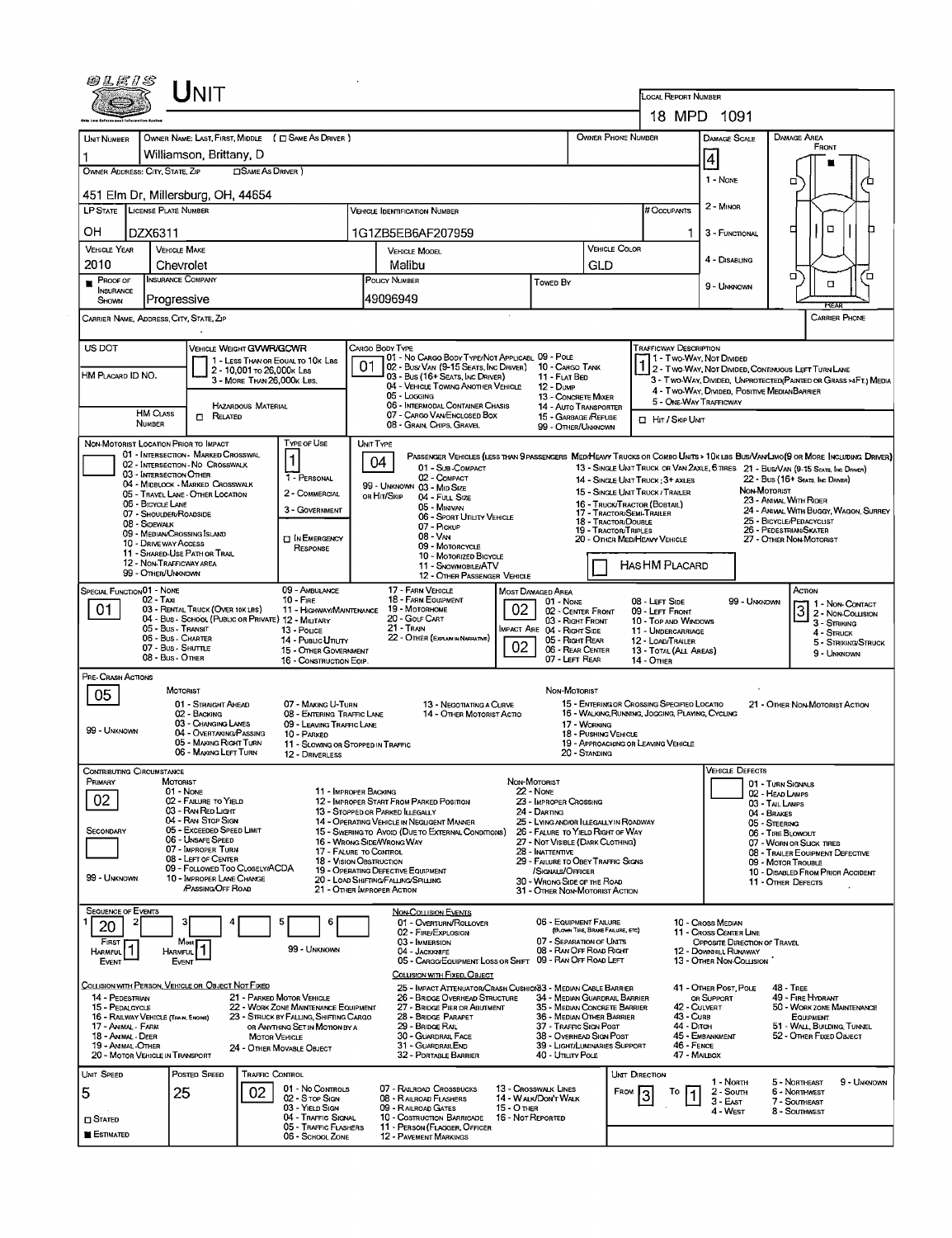| WLE1S                                   | ${\sf J}_{\sf NIT}$                                                                     |                                                                          |                                                                                                                 |                                     |                                                                       | <b>LOCAL REPORT NUMBER</b>                                                                    |                                                        |                                                                                                                                                                                                                    |  |
|-----------------------------------------|-----------------------------------------------------------------------------------------|--------------------------------------------------------------------------|-----------------------------------------------------------------------------------------------------------------|-------------------------------------|-----------------------------------------------------------------------|-----------------------------------------------------------------------------------------------|--------------------------------------------------------|--------------------------------------------------------------------------------------------------------------------------------------------------------------------------------------------------------------------|--|
|                                         |                                                                                         |                                                                          |                                                                                                                 |                                     |                                                                       |                                                                                               | 18 MPD 1091                                            |                                                                                                                                                                                                                    |  |
| Unit Number                             |                                                                                         | OWNER NAME: LAST, FIRST, MIDDLE ( C SAME AS DRIVER )                     |                                                                                                                 |                                     | <b>OWNER PHONE NUMBER</b>                                             |                                                                                               | DAMAGE SCALE                                           | DAMAGE AREA                                                                                                                                                                                                        |  |
| 2                                       | Miller, Laura, Jean                                                                     |                                                                          |                                                                                                                 |                                     | 330-674-3079                                                          |                                                                                               |                                                        | FRONT                                                                                                                                                                                                              |  |
| OWNER ADDRESS: CITY, STATE, ZIP         |                                                                                         | SAME As DRIVER )                                                         |                                                                                                                 |                                     |                                                                       |                                                                                               | $\vert 4 \vert$                                        | n                                                                                                                                                                                                                  |  |
|                                         |                                                                                         | 863 Massillon Rd Lot 23, Millersburg, OH, 44654                          |                                                                                                                 |                                     |                                                                       |                                                                                               | 1 - None                                               | α                                                                                                                                                                                                                  |  |
|                                         | LP STATE LICENSE PLATE NUMBER                                                           |                                                                          | <b>VEHICLE IDENTIFICATION NUMBER</b>                                                                            |                                     |                                                                       | # Occupants                                                                                   | 2 - MINOR                                              |                                                                                                                                                                                                                    |  |
| OH                                      | 859YMF                                                                                  |                                                                          | KNDUP131856639870                                                                                               |                                     |                                                                       | 3                                                                                             | 3 - FUNCTIONAL                                         | π<br>о                                                                                                                                                                                                             |  |
| <b>VEHICLE YEAR</b>                     | <b>VEHICLE MAKE</b>                                                                     |                                                                          | VEHICLE MODEL                                                                                                   |                                     | <b>VEHICLE COLOR</b>                                                  |                                                                                               |                                                        |                                                                                                                                                                                                                    |  |
| 2005                                    | Kia Motors Corporation                                                                  |                                                                          | Sedona                                                                                                          |                                     |                                                                       |                                                                                               | 4 - DISABLING                                          |                                                                                                                                                                                                                    |  |
| $P$ ROOF OF<br><b>INSURANCE</b>         | INSURANCE COMPANY                                                                       |                                                                          | POUCY NUMBER                                                                                                    | Towed BY                            |                                                                       |                                                                                               | 9 - UNKNOWN                                            | α<br>ם<br>α                                                                                                                                                                                                        |  |
| SHOWN                                   | Progressive                                                                             |                                                                          | 40888666                                                                                                        |                                     | T-County                                                              |                                                                                               |                                                        |                                                                                                                                                                                                                    |  |
|                                         | CARRIER NAME, ADDRESS, CITY, STATE, ZIP                                                 |                                                                          |                                                                                                                 |                                     |                                                                       |                                                                                               |                                                        | <b>CARRIER PHONE</b>                                                                                                                                                                                               |  |
| US DOT                                  |                                                                                         | VEHICLE WEIGHT GWWR/GCWR                                                 | CARGO BODY TYPE                                                                                                 |                                     |                                                                       | Trafficway Description                                                                        |                                                        |                                                                                                                                                                                                                    |  |
|                                         |                                                                                         | 1 - LESS THAN OR EQUAL TO 10K LBS<br>2 - 10,001 To 26,000K Las           | 01 - No CARGO BODY TYPE/NOT APPLICABL 09 - POLE<br>01<br>02 - Busi VAN (9-15 SEATS, INC DRIVER) 10 - CARGO TANK |                                     |                                                                       |                                                                                               | 1 - Two-Way, Not Divided                               | 2 - TWO-WAY, NOT DIVIDED, CONTINUOUS LEFT TURN LANE                                                                                                                                                                |  |
| HM PLACARD ID NO.                       |                                                                                         | 3 - MORE THAN 26,000K LBS.                                               | 03 - Bus (16+ Seats, Inc Driver)<br>04 - VEHICLE TOWING ANOTHER VEHICLE                                         | <b>12 - Duse</b>                    | 11 - FLAT BED                                                         |                                                                                               | 4 - Two-Way, Divided, Positive MediaNBARRIER           | 3 - Two-Way, Divideo, Unprotected(Painted or Grass >4Ft.) Media                                                                                                                                                    |  |
|                                         |                                                                                         | <b>HAZARDOUS MATERIAL</b>                                                | 05 - Locains<br>06 - INTERMODAL CONTAINER CHASIS                                                                |                                     | 13 - CONCRETE MIXER<br>14 - AUTO TRANSPORTER                          |                                                                                               | 5 - ONE-WAY TRAFFICWAY                                 |                                                                                                                                                                                                                    |  |
|                                         | HM CLASS<br>$\Box$ Related<br>NUMBER                                                    |                                                                          | 07 - CARGO VAN ENCLOSED BOX<br>08 - GRAIN, CHIPS, GRAVEL                                                        |                                     | 15 - GARBAGE /REFUSE<br>99 - OTHER/UNKNOWN                            | □ Hm / SxiP Uhat                                                                              |                                                        |                                                                                                                                                                                                                    |  |
|                                         | NON-MOTORIST LOCATION PRIOR TO IMPACT                                                   | TYPE OF USE                                                              | UNIT TYPE                                                                                                       |                                     |                                                                       |                                                                                               |                                                        |                                                                                                                                                                                                                    |  |
|                                         | 01 - INTERSECTION - MARKED CROSSWAL<br>02 - INTERSECTION - NO CROSSWALK                 | 1                                                                        | 05<br>01 - Sub-COMPACT                                                                                          |                                     |                                                                       |                                                                                               |                                                        | PASSENGER VEHICLES (LESS THAN 9 PASSENGERS MEDIMENTY TRUCKS OR COMBO UNITS > 10K LBS BUS/VANLIMO(9 OR MORE INCLUDING DRIVER)<br>13 - SINGLE UNIT TRUCK OR VAN 24XLE, 6 TIRES 21 - BUS/VAN (9-15 SEATS, INC DRIVER) |  |
|                                         | 03 - INTERSECTION OTHER<br>04 - MIDBLOCK - MARKED CROSSWALK                             | 1 - PERSONAL                                                             | 02 - COMPACT<br>99 - UNKNOWN 03 - MID SIZE                                                                      |                                     |                                                                       | 14 - SINGLE UNIT TRUCK: 3+ AXLES                                                              |                                                        | 22 - Bus (16+ Seats, Inc Draver)                                                                                                                                                                                   |  |
|                                         | 05 - Travel Lane - Other Location<br>06 - BICYCLE LANE                                  | 2 - COMMERCIAL                                                           | OR HIT/SKIP<br>04 - Full Size<br>05 - MINIVAN                                                                   |                                     |                                                                       | 15 - SINGLE UNIT TRUCK/TRAILER<br>16 - TRUCK/TRACTOR (BOBTAL)                                 |                                                        | NON-MOTORIST<br>23 - AMMAL WITH RIDER                                                                                                                                                                              |  |
|                                         | 07 - SHOULDER/ROADSIDE<br>08 - Sidewalk                                                 | 3 - GOVERNMENT                                                           | 06 - Sport Utiuty Vehicle<br>07 - Pickup                                                                        |                                     | 18 - TRACTOR/DOUBLE                                                   | 17 - Tractor/Semi-Trailer                                                                     |                                                        | 24 - ANIMAL WITH BUGGY, WAGON, SURREY<br>25 - BICYCLE/PEDACYCLIST                                                                                                                                                  |  |
|                                         | 09 - MEDIAN CROSSING ISLAND<br>10 - DRIVE WAY ACCESS                                    | <b>T IN EMERGENCY</b>                                                    | 08 - VAN                                                                                                        |                                     | 19 - TRACTOR/TRIPLES                                                  | 20 - OTHER MEDIHEAVY VEHICLE                                                                  |                                                        | 26 - PEDESTRIAN/SKATER<br>27 - OTHER NON-MOTORIST                                                                                                                                                                  |  |
|                                         | 11 - SHARED-USE PATH OR TRAIL<br>12 - NON-TRAFFICWAY AREA                               | <b>RESPONSE</b>                                                          | 09 - MOTORCYCLE<br>10 - Motorized Bicycle                                                                       |                                     |                                                                       |                                                                                               |                                                        |                                                                                                                                                                                                                    |  |
|                                         | 99 - OTHER/UNKNOWN                                                                      |                                                                          | 11 - SNOWMOBILE/ATV<br>12 - OTHER PASSENGER VEHICLE                                                             |                                     |                                                                       | HAS HM PLACARD                                                                                |                                                        |                                                                                                                                                                                                                    |  |
| SPECIAL FUNCTION 01 - NONE              | $02 - T_{AM}$                                                                           | 09 - AMBULANCE<br>$10 -$ Fine                                            | 17 - FARM VEHICLE<br>18 - FARM EQUIPMENT                                                                        | MOST DAMAGED AREA                   | 01 - None                                                             | 08 - LEFT SIDE                                                                                | 99 - UNKNOWN                                           | Астом                                                                                                                                                                                                              |  |
| 01                                      | 03 - RENTAL TRUCK (OVER 10K LBS)<br>04 - Bus - SCHOOL (PUBLIC OR PRIVATE) 12 - MILITARY | 11 - Highway/Mantenance                                                  | 19 - Мотояноме<br>20 - Golf Cart                                                                                | 03                                  | 02 - CENTER FRONT                                                     | 09 - LEFT FRONT                                                                               |                                                        | 1 1 - Non-Contact<br>2 - Non-Counsion                                                                                                                                                                              |  |
|                                         | 05 - Bus - Transit<br>06 - Bus - Charter                                                | 13 - Pouce                                                               | 21 - TRAIN<br>22 - OTHER (EXPLAN IN NARRATIVE)                                                                  | MPACT ARE 04 - RIGHT SIDE           | 03 - Right Front                                                      | 10 - Top and Windows<br>11 - UNDERCARRIAGE                                                    |                                                        | 3 - Striking<br>4 - STRUCK                                                                                                                                                                                         |  |
|                                         | 07 - Bus - SHUTTLE<br>08 - Bus - Other                                                  | 14 - Pusuc Unuty<br>15 - OTHER GOVERNMENT                                |                                                                                                                 | 03                                  | 05 - Right Rear<br>06 - REAR CENTER<br>07 - LEFT REAR                 | 12 - LOAD/TRAILER<br>13 - TOTAL (ALL AREAS)                                                   |                                                        | 5 - STRIKING/STRUCK<br>9 - UNKNOWN                                                                                                                                                                                 |  |
| PRE-CRASH ACTIONS                       |                                                                                         | 16 - CONSTRUCTION EOP.                                                   |                                                                                                                 |                                     |                                                                       | 14 - Отнев                                                                                    |                                                        |                                                                                                                                                                                                                    |  |
| 01                                      | <b>MOTORIST</b>                                                                         |                                                                          |                                                                                                                 |                                     | NON-MOTORIST                                                          |                                                                                               |                                                        |                                                                                                                                                                                                                    |  |
|                                         | 01 - STRAIGHT AHEAD<br>$02 -$ Backing                                                   | 07 - MAKING U-TURN<br>08 - ENTERING TRAFFIC LANE                         | 13 - NEGOTIATING A CURVE<br>14 - OTHER MOTORIST ACTIO                                                           |                                     |                                                                       | 15 - ENTERING OR CROSSING SPECIFIED LOCATIO<br>16 - WALKING RUNNING JOGGING, PLAYING, CYCLING |                                                        | 21 - OTHER NON-MOTORIST ACTION                                                                                                                                                                                     |  |
| 99 - UNKNOWN                            | 03 - CHANGING LANES<br>04 - Overtaking/Passing                                          | 09 - LEAVING TRAFFIC LANE<br>10 - PARKED                                 |                                                                                                                 |                                     | 18 - PUSHING VEHICLE                                                  |                                                                                               |                                                        |                                                                                                                                                                                                                    |  |
|                                         | 05 - MAKING RIGHT TURN<br>06 - MAKING LEFT TURN                                         | 12 - DRIVERLESS                                                          | 11 - SLOWING OR STOPPED IN TRAFFIC                                                                              |                                     | 20 - Standing                                                         | 19 - APPROACHING OR LEAVING VEHICLE                                                           |                                                        |                                                                                                                                                                                                                    |  |
| CONTRIBUTING CIRCUMSTANCE               |                                                                                         |                                                                          |                                                                                                                 |                                     |                                                                       |                                                                                               | <b>VEHICLE DEFECTS</b>                                 |                                                                                                                                                                                                                    |  |
| PRIMARY                                 | MOTORIST<br>01 - None                                                                   |                                                                          | 11 - IMPROPER BACKING                                                                                           | NON-MOTORIST<br><b>22 - NONE</b>    |                                                                       |                                                                                               |                                                        | 01 - TURN SIGNALS<br>02 - HEAD LAMPS                                                                                                                                                                               |  |
| 01                                      | 02 - FAILURE TO YIELD<br>03 - RAN RED LIGHT                                             |                                                                          | 12 - IMPROPER START FROM PARKED POSITION<br>13 - STOPPED OR PARKED ILLEGALLY                                    | 24 - DARTING                        | 23 - IMPROPER CROSSING                                                |                                                                                               |                                                        | 03 - TAIL LAMPS                                                                                                                                                                                                    |  |
| SECONDARY                               | 04 - RAN STOP SIGN<br>05 - Exceeded Speed Limit                                         |                                                                          | 14 - OPERATING VEHICLE IN NEGLIGENT MANNER                                                                      |                                     | 25 - LYING AND/OR ILLEGALLY IN ROADWAY                                |                                                                                               |                                                        | 04 - BRAKES<br>05 - STEERING                                                                                                                                                                                       |  |
|                                         | 06 - Unsafe Speed<br>07 - IMPROPER TURN                                                 |                                                                          | 15 - Swering to Avoid (Due to External Conditions)<br>16 - WRONG SIDE WRONG WAY                                 |                                     | 26 - FALURE TO YIELD RIGHT OF WAY<br>27 - NOT VISIBLE (DARK CLOTHING) |                                                                                               |                                                        | 06 - TIRE BLOWOUT<br>07 - WORN OR SUCK TIRES                                                                                                                                                                       |  |
|                                         | 08 - LEFT OF CENTER<br>09 - FOLLOWED TOO CLOSELY/ACDA                                   |                                                                          | 17 - FALURE TO CONTROL<br><b>18 - VISION OBSTRUCTION</b>                                                        | 28 - INATTENTIVE                    | 29 - FAILURE TO OBEY TRAFFIC SIGNS                                    |                                                                                               |                                                        | 08 - TRAILER EQUIPMENT DEFECTIVE<br>09 - MOTOR TROUBLE                                                                                                                                                             |  |
| 99 - UNKNOWN                            | 10 - IMPROPER LANE CHANGE                                                               |                                                                          | 19 - OPERATING DEFECTIVE EQUIPMENT<br>20 - LOAD SHIFTING/FALUNG/SPILLING                                        |                                     | /Signals/Officer<br>30 - WRONG SIDE OF THE ROAD                       |                                                                                               |                                                        | 10 - DISABLED FROM PRIOR ACCIDENT<br>11 - OTHER DEFECTS                                                                                                                                                            |  |
|                                         | <b>PASSING/OFF ROAD</b>                                                                 |                                                                          | 21 - OTHER IMPROPER ACTION                                                                                      |                                     | 31 - OTHER NON-MOTORIST ACTION                                        |                                                                                               |                                                        |                                                                                                                                                                                                                    |  |
| SEQUENCE OF EVENTS<br>20                |                                                                                         | 6                                                                        | <b>NON-COLLISION EVENTS</b><br>01 - OVERTURN/ROLLOVER                                                           |                                     | 06 - EQUIPMENT FAILURE                                                |                                                                                               | 10 - Cross Median                                      |                                                                                                                                                                                                                    |  |
| FIRST                                   | Most:                                                                                   |                                                                          | 02 - FIRE/EXPLOSION<br>03 - IMMERSION                                                                           |                                     | (BLOWN TIRE, BRAKE FAILURE, ETC)<br>07 - SEPARATION OF UNITS          |                                                                                               | 11 - CROSS CENTER LINE<br>OPPOSITE DIRECTION OF TRAVEL |                                                                                                                                                                                                                    |  |
| HARMFUL <sup>1</sup> 1                  | HARMFUL <sup>1</sup><br>Event                                                           | 99 - UNKNOWN                                                             | 04 - JACKKNIFE<br>05 - CARGO/EQUIPMENT LOSS OR SHIFT 09 - RAN OFF ROAD LEFT                                     |                                     | 08 - RAN OFF ROAD RIGHT                                               |                                                                                               | 12 - DOWNNILL RUNAWAY<br>13 - OTHER NON-COLLISION      |                                                                                                                                                                                                                    |  |
|                                         |                                                                                         |                                                                          | COLLISION WITH FIXED, OBJECT                                                                                    |                                     |                                                                       |                                                                                               |                                                        |                                                                                                                                                                                                                    |  |
| Event                                   |                                                                                         |                                                                          | 25 - IMPACT ATTENUATOR/CRASH CUSHION33 - MEDIAN CABLE BARRIER<br>26 - BRIDGE OVERHEAD STRUCTURE                 |                                     | 34 - MEDIAN GUARDRAIL BARRIER                                         |                                                                                               | 41 - Other Post, Pole<br>OR SUPPORT                    | <b>48 - TREE</b><br>49 - FIRE HYDRANT                                                                                                                                                                              |  |
|                                         | COLLISION WITH PERSON, VEHICLE OR OBJECT NOT FIXED                                      |                                                                          |                                                                                                                 |                                     |                                                                       | 42 - CULVERT                                                                                  |                                                        |                                                                                                                                                                                                                    |  |
| 14 - PEDESTRIAN<br>15 - PEDALCYCLE      |                                                                                         | 21 - PARKED MOTOR VEHICLE<br>22 - WORK ZONE MAINTENANCE EQUIPMENT        | 27 - BRIDGE PIER OR ABUTMENT                                                                                    |                                     | 35 - MEDIAN CONCRETE BARRIER                                          |                                                                                               |                                                        |                                                                                                                                                                                                                    |  |
| 17 - Animal - Farm                      | 16 - RAILWAY VEHICLE (TRAIN, ENGINE)                                                    | 23 - STRUCK BY FALLING, SHIFTING CARGO<br>OR ANYTHING SET IN MOTION BY A | 28 - Bridge PARAPET<br>29 - Bridge Rail                                                                         |                                     | 36 - MEDIAN OTHER BARRIER<br>37 - TRAFFIC SIGN POST                   | 43 - Cuna<br>44 - Олсн                                                                        |                                                        | EOUIPMENT                                                                                                                                                                                                          |  |
| 18 - Ammal - Deer<br>19 - AMMAL - OTHER |                                                                                         | <b>MOTOR VEHICLE</b><br>24 - OTHER MOVABLE OBJECT                        | 30 - GUARDRAIL FACE<br>31 - GUARDRAILEND                                                                        |                                     | 38 - Overhead Stow Post<br>39 - Light/LUMINARIES SUPPORT              | 46 - FENCE                                                                                    | 45 - EMBANKMENT                                        |                                                                                                                                                                                                                    |  |
|                                         | 20 - MOTOR VEHICLE IN TRANSPORT                                                         |                                                                          | 32 - PORTABLE BARRIER                                                                                           |                                     | 40 - Ununy Paus                                                       | 47 - MAILBOX                                                                                  |                                                        |                                                                                                                                                                                                                    |  |
| UNIT SPEED                              | POSTED SPEED                                                                            | TRAFFIC CONTROL<br>01 - No CONTROLS                                      | 07 - RAILROAD CROSSBUCKS                                                                                        | 13 - CROSSWALK LINES                |                                                                       | UMT DIRECTION                                                                                 | 1 - North                                              | 5 - NORTHEAST                                                                                                                                                                                                      |  |
| 15                                      | 25                                                                                      | 12<br>02 - S TOP SIGN<br>03 - YIELO SIGN                                 | 08 - RAILROAD FLASHERS<br>09 - RALROAD GATES                                                                    | 14 - WALK/DON'T WALK<br>15 - О тиєв |                                                                       | FROM<br>То                                                                                    | 2 - Soum<br>3 - East                                   | <b>6 - NORTHWEST</b><br>7 - SOLTHEAST                                                                                                                                                                              |  |
| <b>CI Stated</b><br><b>ESTIMATED</b>    |                                                                                         | 04 - TRAFFIC SIGNAL<br>05 - TRAFFIC FLASHERS                             | 10 - COSTRUCTION BARRICADE<br>11 - PERSON (FLAGGER, OFFICER                                                     | 16 - Not Reported                   |                                                                       |                                                                                               | 4 - West                                               | 50 - WORK ZONE MAINTENANCE<br>51 - WALL BUILDING, TUNNEL<br>52 - OTHER FIXED OBJECT<br>9 - Unknown<br>8 - SOUTHWEST                                                                                                |  |

 $\sim$   $\sim$